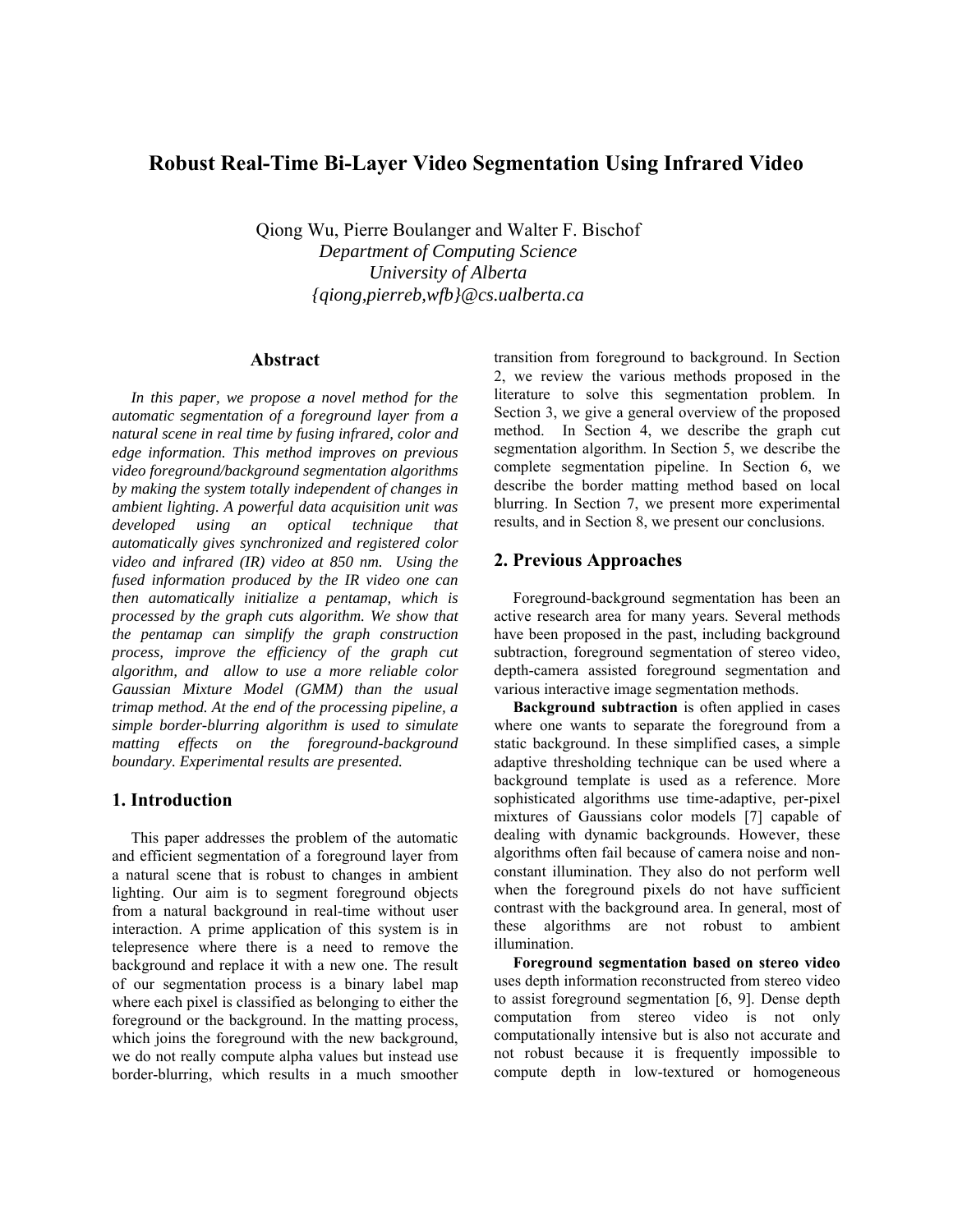regions. In addition, the accurate computation of stereo occlusion is essential for achieving good segmentation results.

**Depth-camera assisted foreground segmentation**  uses a regular web camera in combination with a timeof-flight range sensor to acquire depth data to perform foreground-background segmentation [12, 13]. Depth cameras have many desirable properties, including robustness against illumination changes and easy processing. These systems have, however, problems with scaling, resampling and synchronization. There are some depth video cameras available today, e.g. the ZCam [8], that are capable of producing perfectly synchronized RGB and depth signals. Unfortunately these sensors are very expensive and difficult to integrate with normal video technology.

**Interactive image segmentation**, e.g. level sets, active contours and graph cuts based methods, are based only on color and/or edge information. Many of these algorithms are very good and in some cases optimal. Unfortunately, they all require manual user input, and they are not really applicable to our problem, unless one can find an automatic way of presegmenting the images. In some ways, our proposed

system falls into this category as it uses the IR image to pre-segment the color image, with graph cuts algorithm being used to further improve this presegmentation.

### **3. Proposed Method**

Traditional segmentation methods based on color and edge information, e.g. Grabcut [11], can only achieve desirable result with user interaction. In order to do automatic foreground-background segmentation, one needs to have more information than what is given in the original color video. This inspired us to seek a solution that involves combining infrared (IR) information with color and edge information. Previous approaches that combine color video with depth information, such as stereo video and 3D cameras, all have major drawbacks, as described in the last section. This motivated us to use an IR camera, which is less expensive than 3D camera and much faster and robust than dense depth computation from stereo video. The way we combine the IR camera and the color camera also saves us from resampling and geometric cameras alignment.



**Figure 1: Data acquisition unit.** 





(a) Input frame: IR image and color image (b) Background substitution in three different frames

**Figure 2: An example of input images and segmentation results of the proposed system:** (a) One frame of an automatically synchronized mirrored video pair: IR video and color video, (b) Segmentation results using the proposed algorithm for three different frames.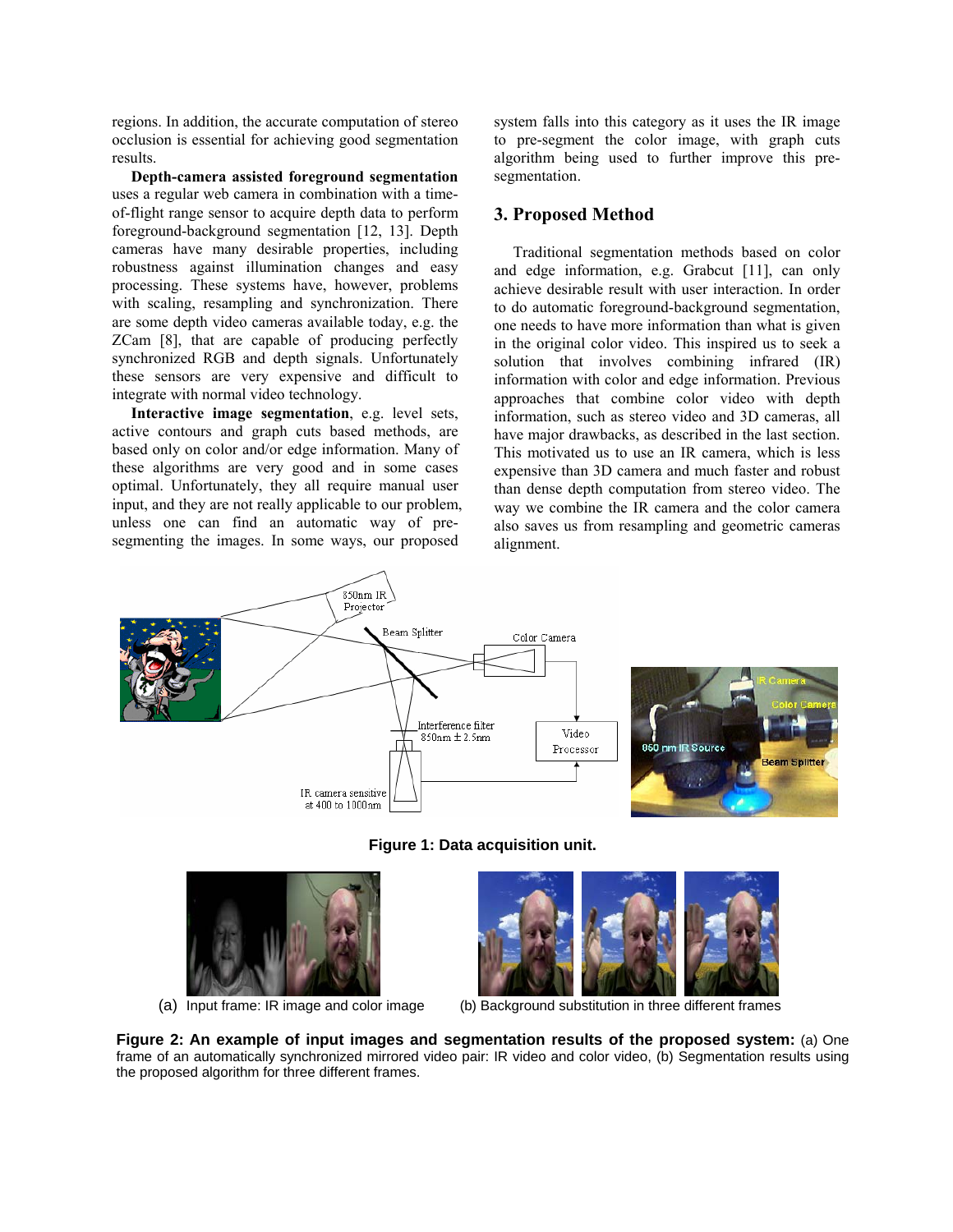

**Figure 3: Comparison with other segmentation methods:** (a) and (b) show how the segmentation results of the trimap graph cut algorithm are sensitive to the initial trimap specified by the user. The red brush stokes denote foreground seeds and the blue brush stokes denote background seeds. (c) Segmentation result for Grabcut: the user input is shown on the left and the segmentation result is shown on the right.

As shown in Figure 1, the foreground is illuminated by an invisible IR source at 850 nm that is captured by an infrared camera tuned to 850 nm, with a narrowband (850nm  $\pm$  25 nm) filter being used to reject all light except the one produced by the IR illuminator. The advantage of this system is that it gives full control of the illumination process, which is independent of ambient lighting in the visible spectrum. In the proposed configuration, the IR and the color images are synchronized in time and space, using a genlock mechanism for temporal synchronization and an optical beam splitter for spatial registration. With this system, there is no need to align the images using complex calibration algorithms since they are guaranteed to be coplanar and coaxial. One advantage of the IR images provided by the system is that one can segment the foreground from the background using simple thresholding techniques. Figure 2(a) shows an image pair produced by the acquisition system. As one can see, the IR image is a mirror version of the color image. This is due to the beam splitter, and it can be easily corrected with a simple image transposition.

For each frame, the IR image is used to pre-segment the color image using a simple thresholding technique, and some noises are removed by the morphological operation (e.g. the light spot in Figure 2(a) left IR image). This pre-segmentation is used to initialize a pentamap (see below), which is then used by graph cuts algorithm to find the complete foreground region. Finally, a border-blurring algorithm is applied in a narrow strip around the foreground boundary to remove boundary artifacts and to simulate alphamatting. Figure 2(b) shows the segmentation results.

### **4. Image Segmentation Using Graph Cut**

Boykov *et al.* [2-4] proposed the graph cuts based segmentation algorithm to perform various segmentation tasks. In this algorithm, a graph is constructed according to an energy function derived from the original image. The image segmentation is obtained by minimizing the energy function corresponding to the min-cut of the constructed graph. In this section, we introduce the algorithm and some notations used in this paper.

#### **4.1. Trimap Estimation**

In foreground-background segmentation, the input to the graph cut algorithm is a trimap T, which contains regions labeled foreground  $T_F$ , background  $T_B$ and unknown  $T_U$ . Usually the trimap is coarsely initialized by the user, and the image is segmented largely according to the foreground-background color models derived from the trimap. For example, the segmentation approach of [2], which we call segmentation by graph cuts, requires the user to select foreground and background seeds. Grey-value histograms for foreground and background are calculated from these seeds. The remaining pixels in the unknown region  $T_U$  are labeled according to the probability of their intensity belonging to the different histograms. Two examples of this approach are shown in Figure 3(a) and 3(b). Another major segmentation approach based on graph cuts is the Grabcut [11] algorithm. In this algorithm, the user initializes the trimap by drawing a rectangle around the desired object. Color GMMs for the background and the foreground regions are initialized according to the trimap. GMMs are then evolved iteratively to minimize the energy function. An example of the input and output images is shown in Figure 3(c). The color model in both approaches is very sensitive to the initial trimap provided by the user. In many cases, the color models derived from the trimaps are not reliable. This can be seen in Figures  $3(a)$  and  $3(b)$ , which have slightly different trimaps, but very different segmentation results. Using Grabcut [11] algorithm,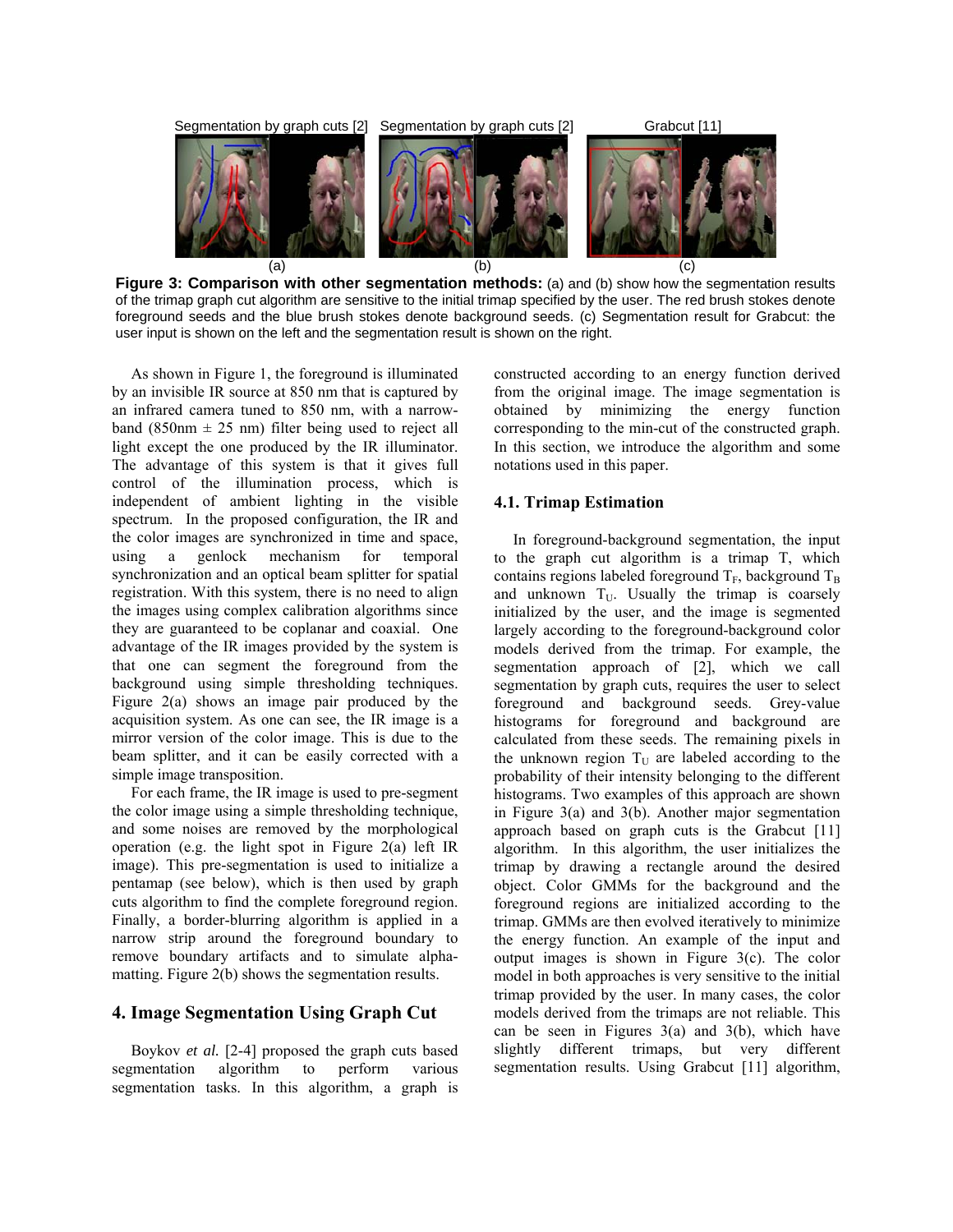the user needs to further edit the segmented image to add or remove pixels after the initial segmentation.

#### **4.2. Segmentation by Energy Minimization**

To segment an image by graph cut, we consider an image as an array  $\mathbf{Z} = (\mathbf{z}_1, \mathbf{z}_2, \dots, \mathbf{z}_{|P|})$ , where  $\mathbf{z}_n$  is the RGB color vector for the nth pixel and |P| is the number of pixels. The segmentation of the image is defined by a binary vector f= $(f_1, f_2, \ldots, f_{|P|}), f_n \in \{0,1\}$ , where 1 is the foreground label and 0 is the background label. A good segmentation should correspond to the minimum of a "Gibbs" energy function in the form of:

$$
E(f) = D(f) + V(f)
$$
 (1)

D(f) and V(f) are defined as:

$$
D(f) = \gamma \sum_{p \in P} D_p(f_p) \tag{2}
$$

$$
V(f) = \sum_{\{p,q\} \in \mathbb{N}} [f_p \neq f_q] V_{p,q}(f_p, f_q)
$$
 (3)

where  $\gamma$  specifies the relative importance of D(f), [.] is a delta function that gives 1 for  $f_p \neq f_q$  and 0 otherwise, and N is the set of all pairs of neighboring pixels. The data term D(f) gives a penalty for assigning different labels to each pixel, and the smoothness term  $V(f)$ corresponds to the penalty of the edge information.

An undirected graph  $G=(V,E)$  is constructed according to this energy function. Each node in the graph corresponds to a pixel in the original image. There are two additional terminal nodes, one for the object, called OBJ, and the other for the background, called BKG. The weight of edges connecting nodes and terminals are given by the data term, and the weight of edges connecting neighborhood nodes are given by the smoothness term. The segmentation of the image is found by solving the min-cut on the graph G, which should correspond to the minimum value of the energy function.

# **5. Proposed Segmentation Method**

We propose a method composed of three major steps: 1) data acquisition and calibration; 2) initialization of the pentamap according to the input data; and 3) pentamap optimization using the graph cuts algorithm.

#### **5.1. Data Acquisition and Calibration**



**Figure 4: (a) The original color image, (b) foreground found by thresholding the IR image, and (c) foreground segmentation result.** 

 $D(f) = \gamma \sum D_p(f_p)$  (2) and they need a special studio setup in order to do As mentioned before, the design of our data acquisition unit provides major advantages over other hardware-assisted segmentation methods. Our camera design is very similar to the one used by McGuire *et al.* [10], except that they combine two regular web cameras while we combine a color and an IR camera, foreground segmentation.

> Our design has three main advantages. First, the glass beam-splitter partitions incident light between two perpendicular output paths, creating mirror images that are perfectly synchronized in time and space. Second, the IR camera has the same resolution as the color camera, so the two mirror images can be directly correlated without having to perform scaling or resampling. Third, unlike a 3D camera with an IR source attached to the camera (e.g. the Swiss ranger SR-2 3D camera), the IR source is separated from the IR camera in our design. One advantage of this design is that the user can put the IR source closer to any object that should be segmented. Hence the foreground is defined as the object closer to the IR source rather than the one closer to the camera. Since not all light emitted by the IR source is reflected back to the camera, a part of the foreground may not be captured by the IR camera, as shown in Figure 4. One can find the missing foreground parts by applying the graph cuts algorithm.



**Figure 5: MacBeth calibration pattern.** 

Before any further processing, we must perform color calibration and optical centre estimation. To do so, we use the MacBeth calibration pattern shown in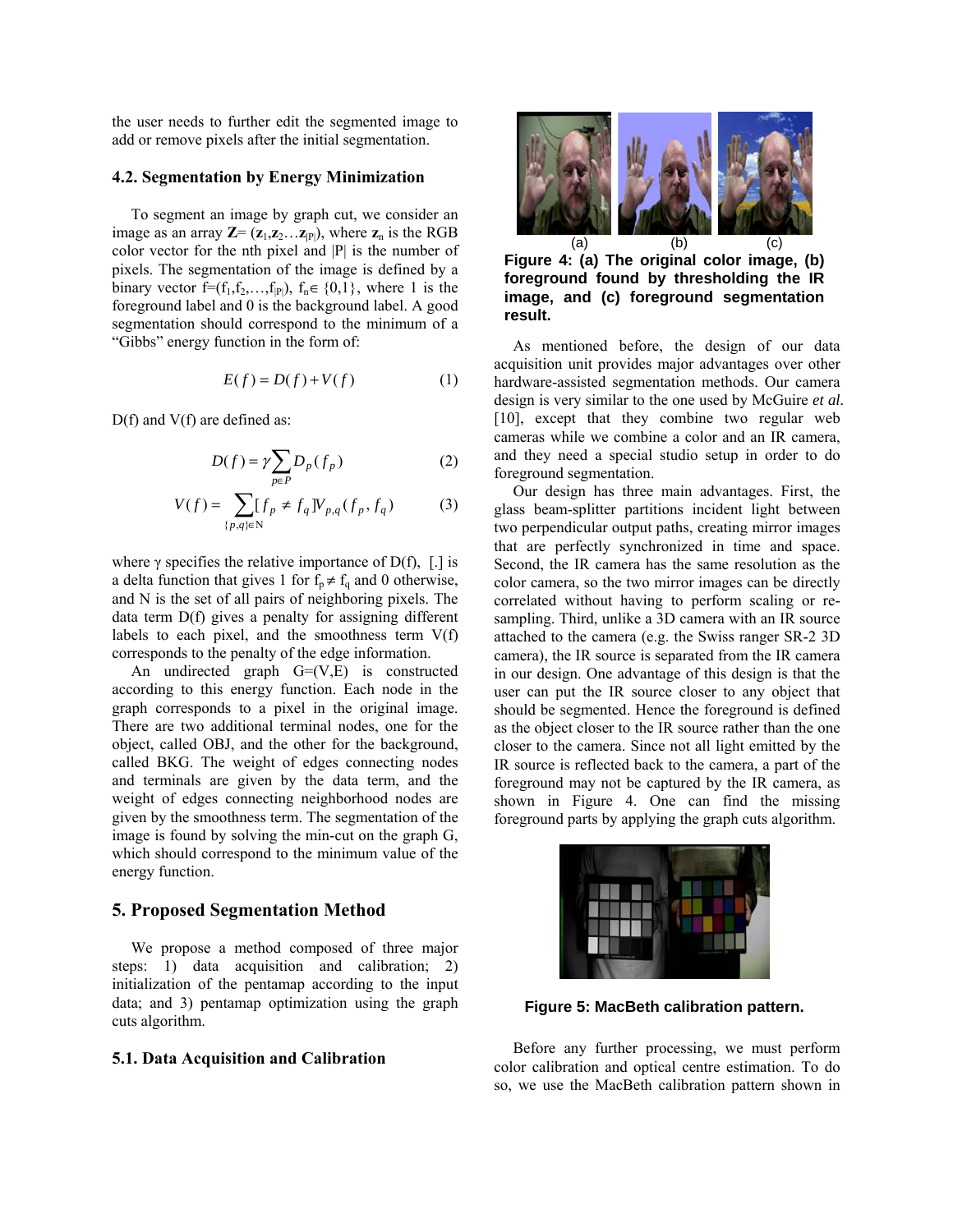Figure 5. After selecting four corresponding point pairs in the IR and color images, the offset caused by the small differences in the position of the camera-lens centers can be estimated by computing the translation among these point pairs. This step can be done automatically by recognizing corresponding points. In addition, we also calibrate the color of the camera using the mean-square technique described in [1], where the reference is supplied by 24 independently calibrated painted squares of the Mac Beth color chart.

#### **5.2. Pentamap estimation**



**Figure 6: (a) Foreground IR MASK; (b)**  Trimap with red=T<sub>F</sub>, green=T<sub>B</sub>, and the remaining area =  $T_{U}$ ; (c) Pentamap with red=T'<sub>CF</sub>, green=T'<sub>CB</sub>, blue=T'<sub>LF</sub>, pink=T'<sub>LB</sub>, and the remaining area=T'<sub>U</sub>.

Before introducing the pentamap, let us first take a look at some features of the IR image and how it can be used to initialize a trimap. In an IR image, the brighter part indicates an object closer to the IR source (belonging to foreground), and the dark part is either far from the IR source (belonging to background) or in the light-shadow area (belonging to foreground). We call the brighter area foreground MASK. It can be estimated by thresholding the IR image, MASK= $\{p \in P | Z_p \geq T\}$ . Since we are sure that MASK belongs to the foreground, we can say  $T_F=MAXK$ . A missing foreground part is within a certain distance from the MASK (because the missing foreground parts are connected to MASK), hence we can predict that any area outside of this distance belongs to the background. Assuming this distance is  $\tau$  (in number of pixels), we can represent the predicted background by applying the morphological operation  $T_B = P MASK.dilation(\tau)$ . The remaining area is unknown, so T<sub>U</sub>=P- T<sub>F</sub>-T<sub>B</sub>= MASK.dilation(τ)-MASK.

For the traditional graph cuts algorithm, the trimap is used to build color GMMs for foreground and background, which are derived from  $T_F$  and  $T_B$ respectively. Here, we propose the idea of a pentamap, which can derive more reliable color GMMs, leading to more accurate segmentation results.

A pentamap T' partitions the image into five regions, certain foreground (CF), certain background (CB), local foreground (LF), local background (LB) and unknown (U). We can represent this as

 $T' : P \rightarrow \{T'_{CF}, T'_{CB}, T'_{LF}, T'_{LB}, T'_{U}\}$ , with  $T'_{CF} = {p | p \in MAXK.erosion(s)}$  $T'_{LF} = {p | p \in MASK-T_{CF}}$  $T'_{CB} = {p | p \in \neg (MASK\_dilation(\tau + s))}$  $T'_{LB} = {p | p \in MAXK.dilation(\tau + s)}$ - MASK.dilation(τ)}  $T'_{U} = \{p | p \in T' - T'_{CF} - T'_{CB} - T'_{LF} - T'_{LB}\}.$ 

Given these definitions, one can transform a pentamap into a trimap as follows:

$$
\begin{array}{l} T'_{CF}+T'_{LF}\!\! = T_F \\ T'_{CB} \!+ T'_{LB}\!\! = T_B \\ T'_{U}\!\! =\!\! T_U \end{array}
$$

Figure 6 shows an example of trimap and pentamap. In the pentamap model,  $T'_{LF}$  (T'<sub>CB</sub>) is a narrow strip of width s that is separated from  $T_F$  ( $T_B$ ). In our approach, color GMM for foreground will be derived from  $T'_{LF}$ rather than  $T_F$  (color GMM for background will be derived from  $T'_{LB}$  rather than  $T_B$ ), given that it is reasonable to assume that the color in the unknown region is consistent with the color in its neighborhood regions rather than the whole map. That is, the color in  $T_U$  should be consistent to the color of  $T_{LF}$  or  $T_{LB}$ rather than the whole region of  $T_F$  and  $T_B$ . In the experimental section, we show that our pentamap performs better than the trimap.

A pentamap can be automatically initialized from the IR image. The threshold T can be fixed since the intensity of the IR image does not change as ambient light changes. The threshold was set to T=0.004 in our experiment. The value of  $\tau$  is determined by the configuration of the IR camera and the distance between the foreground object and the IR source. If the user does not change the camera configuration during the video capture, the value of  $\tau$  increases with the distance of the object to the IR source. For example, if the distance is d,  $\tau=f(d)$ . Since we define the foreground object as the object within distance  $D_{\text{max}}$  to the IR source,  $\tau = \tau_{\text{max}} = f(D_{\text{max}})$ . The value of s (in the definition of  $T'_{CB}$  and  $T'_{LB}$  above) does not change the segmentation result much if  $s \in [15, 25]$ .

### **5.3. Graph Cut**

One advantage of the pentamap is that it simplifies the graph complexity and thus improves the efficiency of the graph cut algorithm.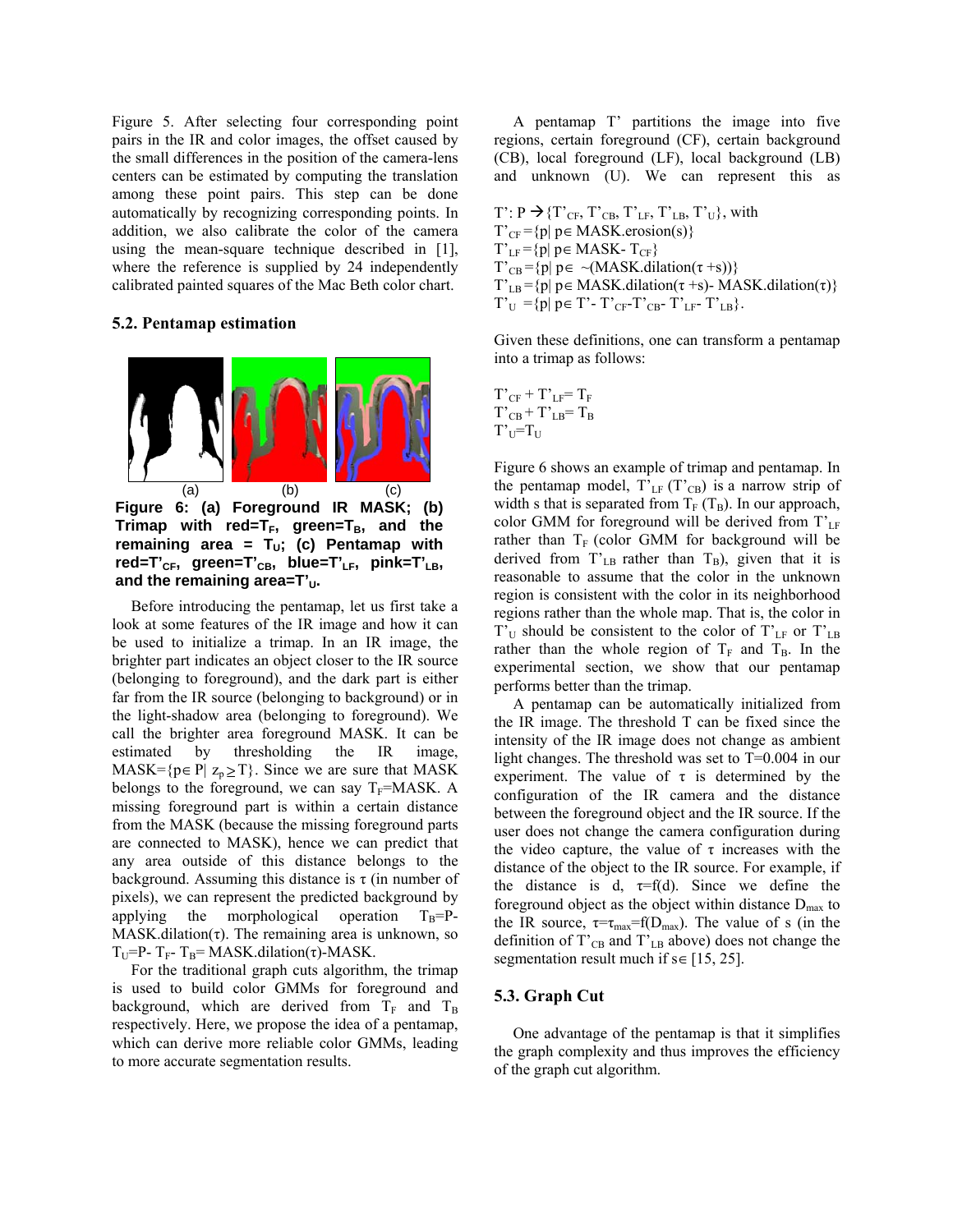An example of the graph construction (using only T-links) is shown in Figure 7. For each image to be segmented, an undirected graph  $G=(V,E)$  is defined with a set of nodes V and a set of undirected edges E that connect these nodes. A node is created for:

- $T'_{CF}$
- $T_{CB}$
- Each pixel in  $T'_{LF}$
- Each pixel in  $T_{LB}$
- Each pixel in  $T_U$



 **Figure 7: Graph construction with T-links.** 

Edges are added between nodes pair in the following cases:

- ${V_i, \text{OBJ/BKG}}$ ,  $V_i \in V$ . Such edges are called T-links.
- ${V_i, V_j}, V_i \in T'_{LB}/T'_{LF}/T'_{U}, V_i \in T'_{U}$  ${i,j} \in N$  and  $i \neq j$ . Such edges are called Nlinks.

The weight of T-links corresponds to the penalty of assigning a node to the corresponding terminal, which is given by the data term (2). The weight of N-links corresponds to the contrast/edge information, which is given by smoothness term (3).

As in [11], we use the GMM as color space model. The GMM for the foreground is derived from  $T_{LF}$ , and the GMM for the background is derived from  $T_{LB}$ . Each GMM is a full-covariance Gaussian mixture with M components (M=10), which can be interpreted as the number of color clusters. We represent the GMM for the foreground as  $K_F=\{K_{F1}, K_{F2}...K_{FM}\}\$ , and similarly for the background  $K_B = \{K_{B1}, K_{B2} \dots K_{BM}\}.$  For each pixel p in the unknown area  $T_{U}$ , the probability that it belongs to the foreground and background, respectively, is defined in (4) and (5):

$$
\forall p \in T'_{U}, \Pr(p \mid f_{p} = 1) = \max_{i=1...M} \Pr(Z_{p} \mid K_{Fi}) \tag{4}
$$

$$
\forall p \in T'_{U}, \Pr(p \mid f_{p} = 0) = \max_{i=1...M} \Pr(Z_{p} \mid K_{Bi})
$$
 (5)

The edge weights are defined in Table 1, where  $K = \infty$  (one can use a very large value for it in the implementation).  $D(f)$  and  $V(f)$  in (1) now become

| Edge         | Weight                                                                                  | For                                                                                    |
|--------------|-----------------------------------------------------------------------------------------|----------------------------------------------------------------------------------------|
| {Vi,<br>OBJ} | K                                                                                       | $Vi \in T'_{CF}$ , $T'_{LF}$                                                           |
|              | 0                                                                                       | $Vi \in T'_{CB}$ , $T'_{LB}$                                                           |
|              | $-\ln \Pr(p \mid f_p = 0) * \gamma$                                                     | $Vi \in T_{\text{II}}$                                                                 |
| {Vi,<br>BKG  | K                                                                                       | $Vi \in T'_{CB}$ , $T'_{LB}$                                                           |
|              |                                                                                         | $Vi \in T'_{CF}$ , $T'_{LF}$                                                           |
|              | $-\ln \Pr(p \mid f_p = 1) * \gamma$                                                     | $Vi \in T_{\text{II}}$                                                                 |
| (Vi,Vj)      | $\exp(-\ z_i - z_j\ ^2 / \beta)$<br>$\beta$ is the expectation<br>of $2  z_i - z_j  ^2$ | $\{i,j\} \in N$ ,<br>$i \neq j$ ,<br>V,<br>$\in T_{LR}/T_{LF}/T_{UL}$<br>$V_i \in T_U$ |

# **Table 1: Edge weight table**

$$
D(f) = \gamma \sum_{p \in P} -\ln \Pr(p \mid f_p)
$$
 (6)

$$
V(f) = \sum_{\{p,q\} \in \mathbb{N}} [f_p \neq f_q] \exp(-\|z_p - z_q\|^2 / \beta)
$$
 (7)

Compared to previous segmentation techniques based on graph cuts, our graph construction is much simpler in terms of number of nodes and edges. Rather than creating a node for every pixel in the image, all pixels in  $T'_{CF}$  (and  $T'_{CB}$ ) are represented by a single node. This prevents a cut from being made across the  $T'_{CF}$  (and  $T'_{CB}$ ) area. In addition, we add neighborhood edges under very strict conditions: Since a cut can only happen in the unknown area, a contrast term  $(Vi, Vj)$  is computed only in  $T_U$  or between  $T_U$  and  $T_L$ <sup>T</sup> $T_L$ <sub>LB</sub> as the prediction of the object boundary. The worst-case runtime complexity for solving a min-cut problem is  $O(mn^2)$ , where n is the number of nodes and m is number of edges in the graph [3]. In our approach, the number of nodes for the same image can, on average, be reduced to n/5 and the number of edges can be reduced to m/2, so runtime can be reduced to  $1/50*O(mn^2)$  on average.

#### **6. Border Matting Using Blurring**

In the proposed method, border blurring is applied to the object border in order to blend the foreground with the new background. We achieve the equivalent of alpha-matting without calculating alpha values. Figure 8 shows results before and after border blurring.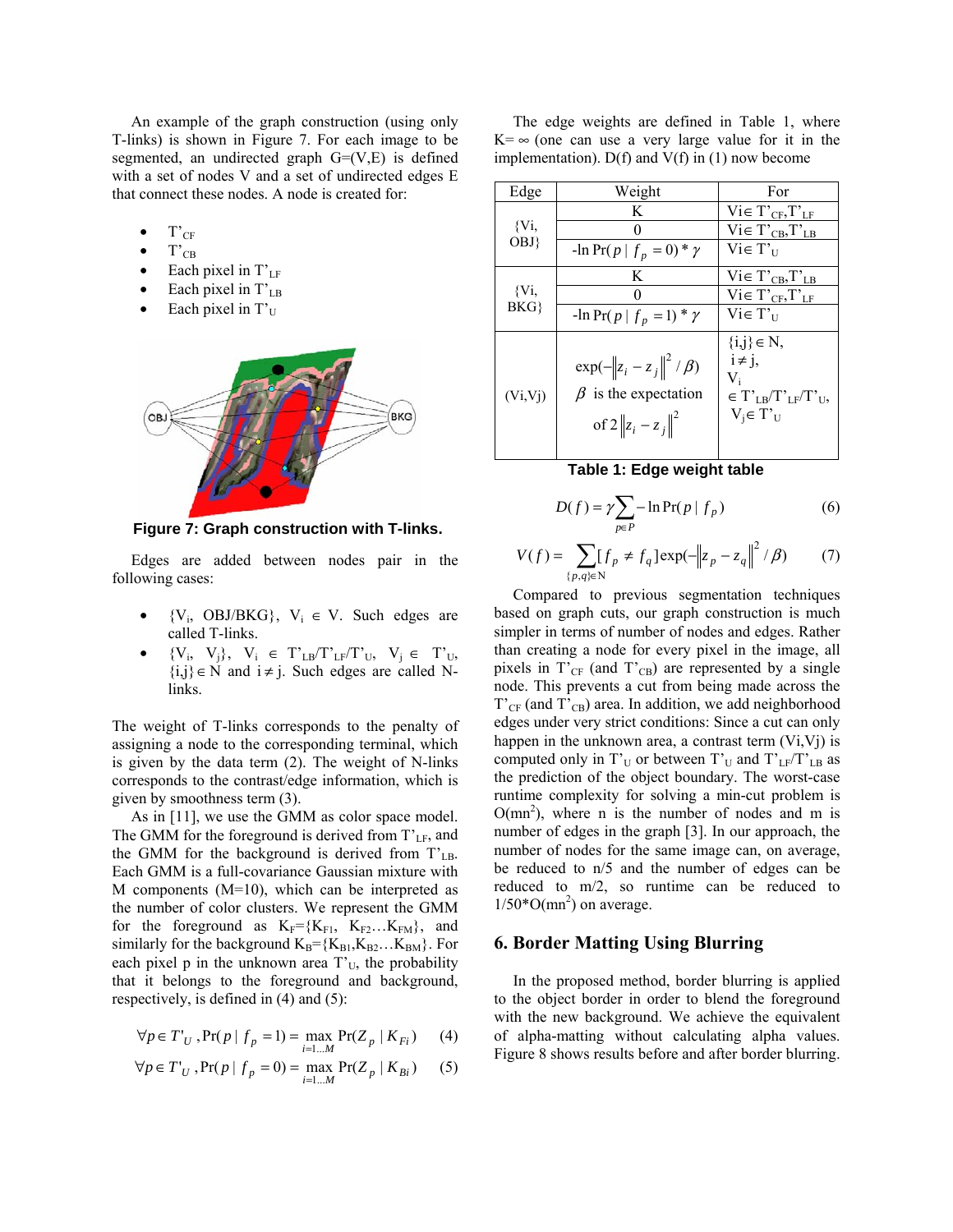Alpha-matting actually calculates a weighted average of foreground color and background color for each pixel, and a Gaussian blurring filter pre-calculates a weighted average of neighborhood colors for each pixel. These two definitions are very similar, especially when a pixel is at the border between foreground and background.

Border blurring begins with the "hard" segmentation produced by the graph cuts algorithm, denoted here as F. A blurred boundary contour can be defined by morphological operations:

Blur\_mask={F-F.dilation(s1).erosion(s2).dilation(s3)}. (In our experiments, we used  $s1=4$ ,  $s2=12$ , and  $s3=6$ ).



**Figure 8: Boundary after segmentation (left), and after border blurring (right).**





 **Figure 9: Comparison of border blurring with Bayesian matting. The images on the left are generated by Bayesian Matting and the images on the right are generated by border blurring.** 

In this way, one can get a smooth boundary strip Blur\_mask that contains all pixels of boundary artifacts.

 A Gaussian filter is then applied to the Blur\_mask, so that there is a smooth transition between foreground and background, eliminating obvious artifacts at the boundaries. Conventional matting techniques, such as Bayesian matting (see [5]), compute  $\alpha$  values based on the color of neighborhood pixels. This computation is very slow and does not perform well for objects with relatively smooth boundaries. We implemented both, Bayesian matting and border blurring in Matlab. For an image of size 365\*480, Bayesian matting took more than 40 minutes and border blurring took less than 0.1 seconds. The results for both methods are shown in Figure 9. The results presented here look very similar to the border matting results of Grabcut [11]. Our method is, however, much simpler and more efficient.

### **7. Experimental Results**

Figure 10 shows further experimental results of background substitution before border blurring is applied. We show results for trimaps and pentamaps. It took on average only 0.1 seconds for processing a 365\*480 image on a 2GHz Pentium desktop machine with 1G RAM.

Because of time constraints, we did not do experiments with changing backgrounds. It is, however, not hard to see that, as long as the moving background is outside the effective distance of the IR source, the foreground MASK contains only the interested foreground object, making our method valid even in the presence of changing backgrounds.

### **8. Conclusion**

This paper presents a new algorithm for bi-layer segmentation of natural video in real time using a combination of IR and color images. The proposed design can automatically digitize synchronized video sequences without the need for further temporal or geometric processing. One of the benefits of this hardware design is that the pentamap can be initialized robustly with information acquired by the IR camera, which is independent of ambient lighting. There are, however, two shortcomings with our hardware design. First, our hardware can automatically recognize the foreground object only if it is within the effective distance of the IR source, and this distance acts like a plane dividing foreground and background. Therefore, the user may need to move the IR source around and find the best position by observing whether the IR image yields a good foreground MASK. Second, if an